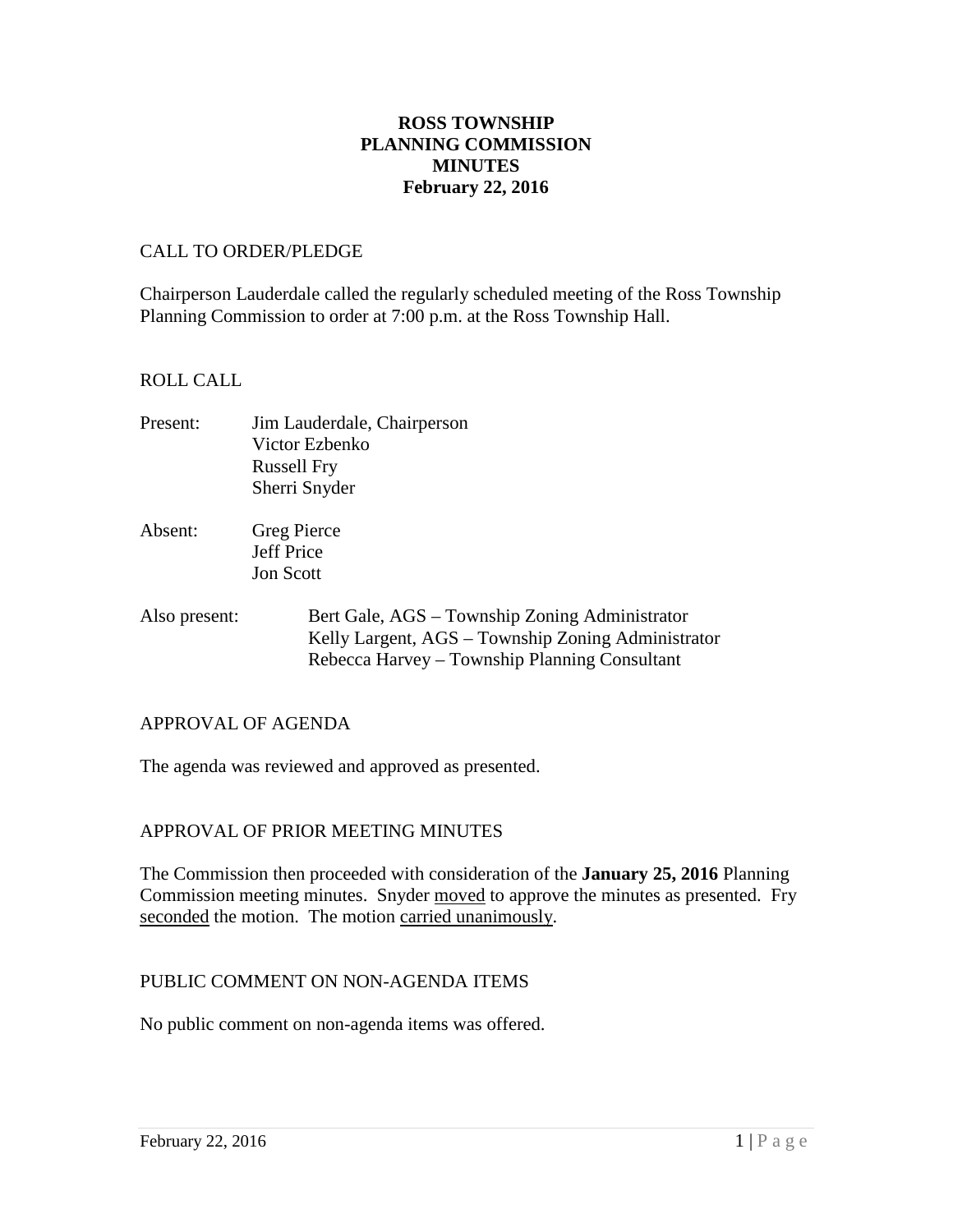#### NEW BUSINESS

1. Nonconforming Uses, Buildings/Structures and Lots

Chairperson Lauderdale referenced the background memo prepared regarding Article 22 (Sections 22.3 and 22.4) and Section 23.8 provided to Commission members. He explained that the ZBA recently considered a variance request involving the proposed alteration of a nonconforming dwelling. As such, Section 22.3 – Expansion of Nonconforming Use or Building/Structure was applied to the request and served as the basis for the Board's discussion.

Chairperson Lauderdale stated that, when requests such as this are considered, the Board struggles with the language set forth in Section 22.3. He noted that Section 22.3 prohibits the 'expansion, extension, enlargement or alteration' of a nonconforming building/structure unless the modification is, by itself, in conformity with the Ordinance and does not 'aggravate' the nonconforming condition. However, Section 22.3 then authorizes the ZBA to grant relief from the standard if the variance criteria set forth in Section 23.8 are met . . and, upon a showing that the modification will not 'substantially extend the otherwise reasonably anticipated useful life of the nonconforming use or building/structure.'

Chairperson Lauderdale stated that the ZBA continues to have difficulty with Section 22.3 in interpreting what constitutes the 'aggravation' of a nonconforming condition . . such that a variance may be required . . and, how to conclude that a proposed alteration would not extend the useful life of a building/structure. He noted that the Board would like the Planning Commission to reconsider the merit of such an approach, especially as it applies to a dwelling.

Chairperson Lauderdale further noted that the wording of the variance criteria set forth in Section 23.8 can also be difficult to use, especially the standard that requires that there be a finding that the 'practical difficulty . . is not created by the applicant or a predecessor owner in the applicant's family.'

Harvey provided an overview of the issues related to the existing text referenced by Chairperson Lauderdale. She updated the Commission on a recent consult with the Township Attorney on the subject and detailed suggested changes to the nonconforming use provisions and variance criteria for consideration.

Gale agreed that the existing variance criteria set forth in Section 23.8 pose difficulty in working through Section 22.3. He added that Section 22.3 currently limits many existing situations in the Township.

Snyder expressed concern that limiting work on nonconforming buildings will have an impact on the restoration and/or preservation of historic buildings.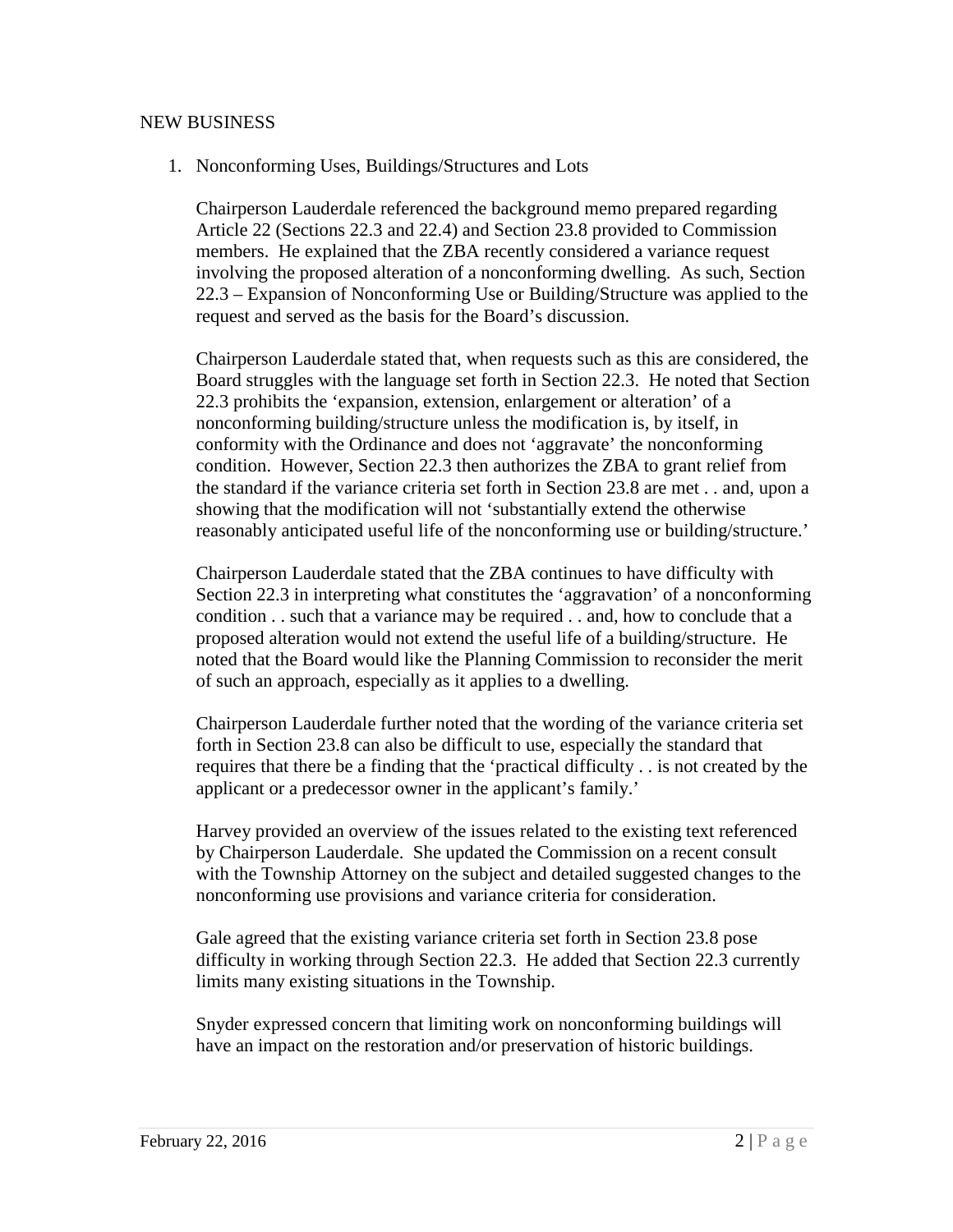Fry stated that the Ordinance provisions of adjacent communities should be reviewed in that applying a similar approach area-wide would be advantageous.

Ezbenko questioned why these concerns were being raised by the ZBA now. Chairperson Lauderdale responded that the most recent request considered by the Board had been unusually difficult. He added that comments made to the Board at that time by the Township Attorney and Township Planning Consultant provided a new perspective and it was felt that the Township's approach to nonconformities should be revisited.

Ezbenko expressed concern that changes might be made to the Ordinance that will allow for bad decisions. Chairperson Lauderdale opined that revisions to the Ordinance that improve clarity and an understanding of the approach can only result in better decisions.

Harvey was directed to draft suggested revisions to Sections 22.3, 22.4, and 23.8 for Commission review and discussion in March.

2. 2015 Planning Commission Annual Report

The Commission agreed that Chairperson Lauderdale would draft the 2015 Annual Report of the Planning Commission for review and acceptance in March.

## 3. Gull Harbor Point

Gale provided an overview of the history of the Gull Harbor Point project and the status of the existing site plan violation. He noted that the January deadline for compliance with the approved landscape plan had passed. He referenced the Township's proposal dated February 22, 2016 that agrees to extend the deadline to May, if various conditions are met.

## UNFINISHED BUSINESS

1. Horse Boarding Facility

Chairperson Lauderdale noted that the Planning Commission reviewed the existing standards applicable to a 'Horse Boarding or Riding Stable' set forth in Article 20, Items 4., 5.f. and 13, Zoning Ordinance at the January meeting. Reference was also made at that time to ordinance text from Barry, Prairieville and Richland Townships. Using the information provided, the Commission had discussed appropriate/desired setback standards for horse boarding facilities.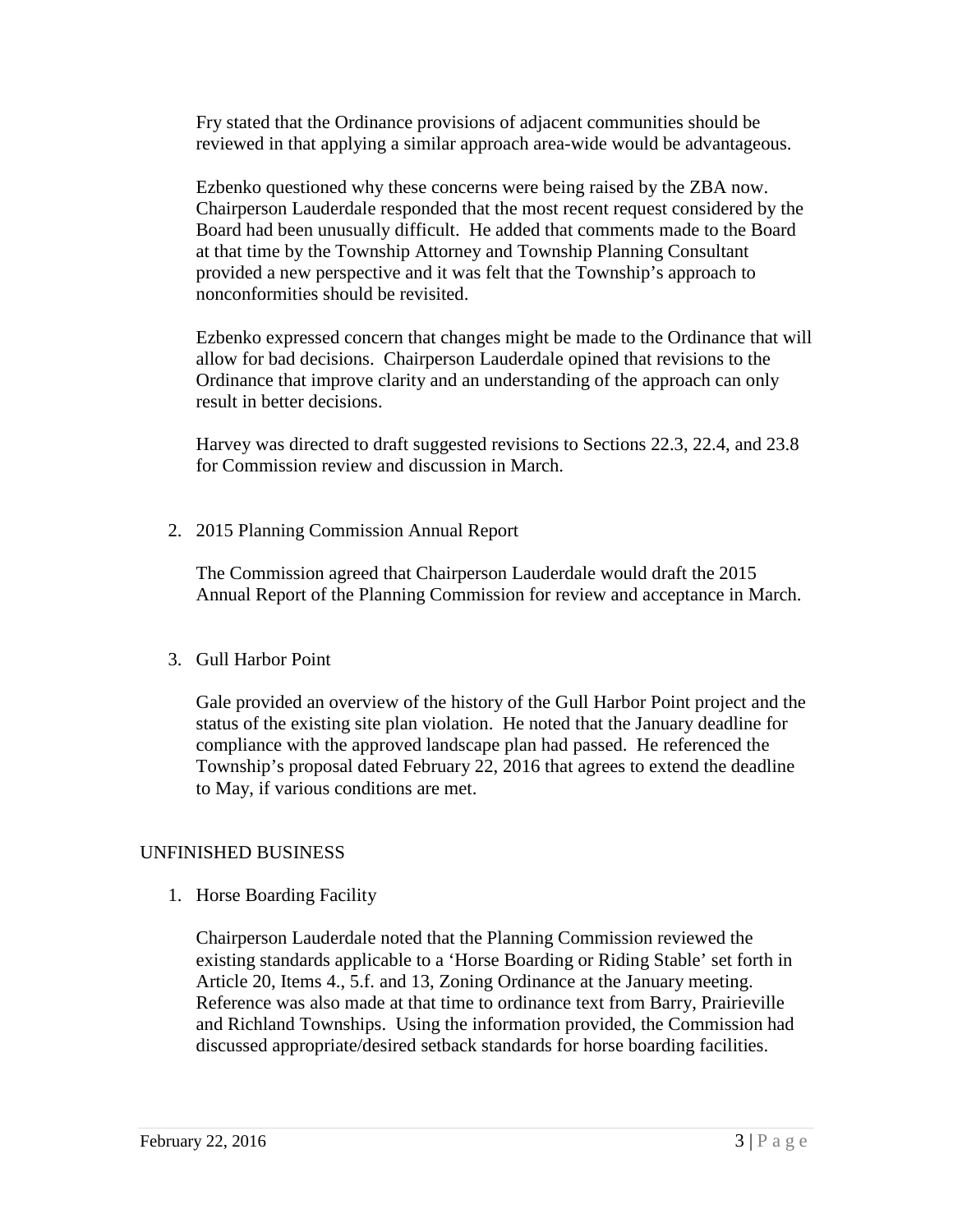Harvey referenced the memo dated February 22, 2016 provided to the Commission wherein the points of consensus from the January meeting were set forth and the resulting revised text presented. She provided an overview of the proposed text amendments.

Snyder inquired if the revised standards would apply to horse boarding facilities that fall under the Right to Farm Act/GAAMPS. It was confirmed that the standards would not apply.

Fry questioned how the revised standards would apply to parcels served by private roads. It was determined that a horse boarding facility is proposed to remain a special land use and that parcels served by private roads would be reviewed according to the special land use criteria. It was again noted that such criteria would not be applicable if the use fell under the Right to Farm Act/GAAMPS.

Fry moved to accept the proposed draft text changes and to forward them to the Township Attorney for review/comment. Snyder seconded the motion. The motion carried unanimously.

2. Dock Rental Issue - Section 17.2 Boathouses and Dock Regulations.

Chairperson Lauderdale referenced draft text provided wherein Section 17.2 B. is proposed to be revised by adding subsections 5. and 6., as follows:

- 5. Docks located on any lake or waterway being used as an accessory use for dwelling units located on any lake or waterway shall only be used by the present permanent resident(s) of the dwelling unit(s) and the property owner(s) of record of the parcel where the dock is located.
- 6. Docks located on an access lot shall only be used by an approved Access Lot Beneficiary who has the right of access by fee ownership, easement, or lease.

He noted that during review of the draft text in January, Commission members requested a legal opinion regarding the word *'and'* and if that should read *'and/or'* in subsection 5*. . .* and whether or not the words *'directly related to lease of the land'* should be added after the word *'lease'* in subsection 6.

Harvey reported that Attorney Thall had responded that subsection 5. could read 'and' or 'or'. . depending on the Township's policy position . . but should not read 'and/or'. She noted that Attorney Thall was unclear as to the proposed modification to subsection 6.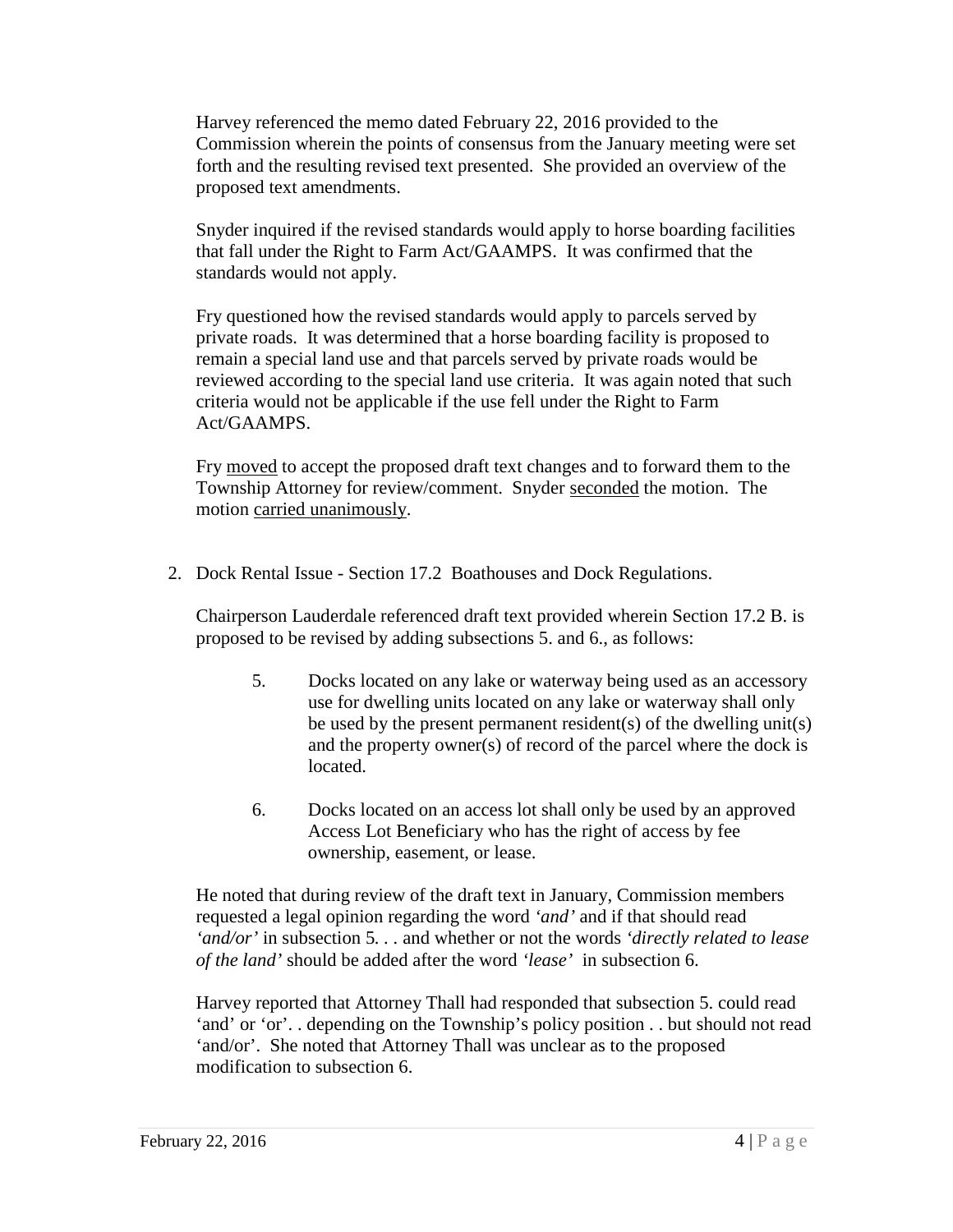Harvey stated that she had extensive discussion with Attorney Thall regarding the proposed changes to Section 17.2 and the existing provisions applicable to access lots/access lot beneficiaries set forth in Section 17.1. She provided the following summary of the consult:

- Adopting new text implies that the existing text (Sections 17.1 or 17.2) does not address the matter of dock rental. This has the potential impact of creating claims of lawful nonconformity upon the adoption of the 'new' standard.
- If the Planning Commission concludes that Section 17.1 requires clarity in its regulation of dock rental . . a request to the Township Attorney for review would be appropriate and, if necessary, the text could be directed to the ZBA for formal interpretation. This would allow any subsequent revision to Section 17.2 to be declared a confirmation or clarification of an already existing standard.

To assist in the discussion, Harvey provided the following overview of Section 17.1:

: an 'access lot' is defined by Ordinance as 'a type of waterfront lot providing for private or common access to a waterway for one or more access lot beneficiaries.'

: an 'access lot beneficiary' is defined by Ordinance as 'the owner/occupant of a waterfront lot and any other person with right of access to a waterway and/or use of a waterway through a waterfront lot, in whole or in part, by fee ownership, easement, lease . . .' *This defines who is allowed to lawfully access/use the waterfront through a specific waterfront lot.*

: Section 17.1 requires an access lot to meet the minimum water frontage and lot width requirements of the district (ie. 125 ft in the R-1) for one access lot beneficiary.

: Section 17.1 requires an additional 30 ft of water frontage and lot width for each additional access lot beneficiary.  $(125 \text{ ft} + 30 \text{ ft} = 155 \text{ ft}$  for two beneficiaries)

: Section 17.1 requires an access lot meet the minimum lot size requirements of the district  $(20,000 \text{ sq ft in the R-1}).$ 

: Section 17.1 requires an access lot to have buffer strips the length of each side of the lot the width of the required side yard setback (10 ft in the R-1)

: Section 17.1 limits the use of the required buffer strips to vegetation.

: Section 17.1 prohibits the use of an access lot for boat launching purposes and allows only one dock per theoretical buildable lot.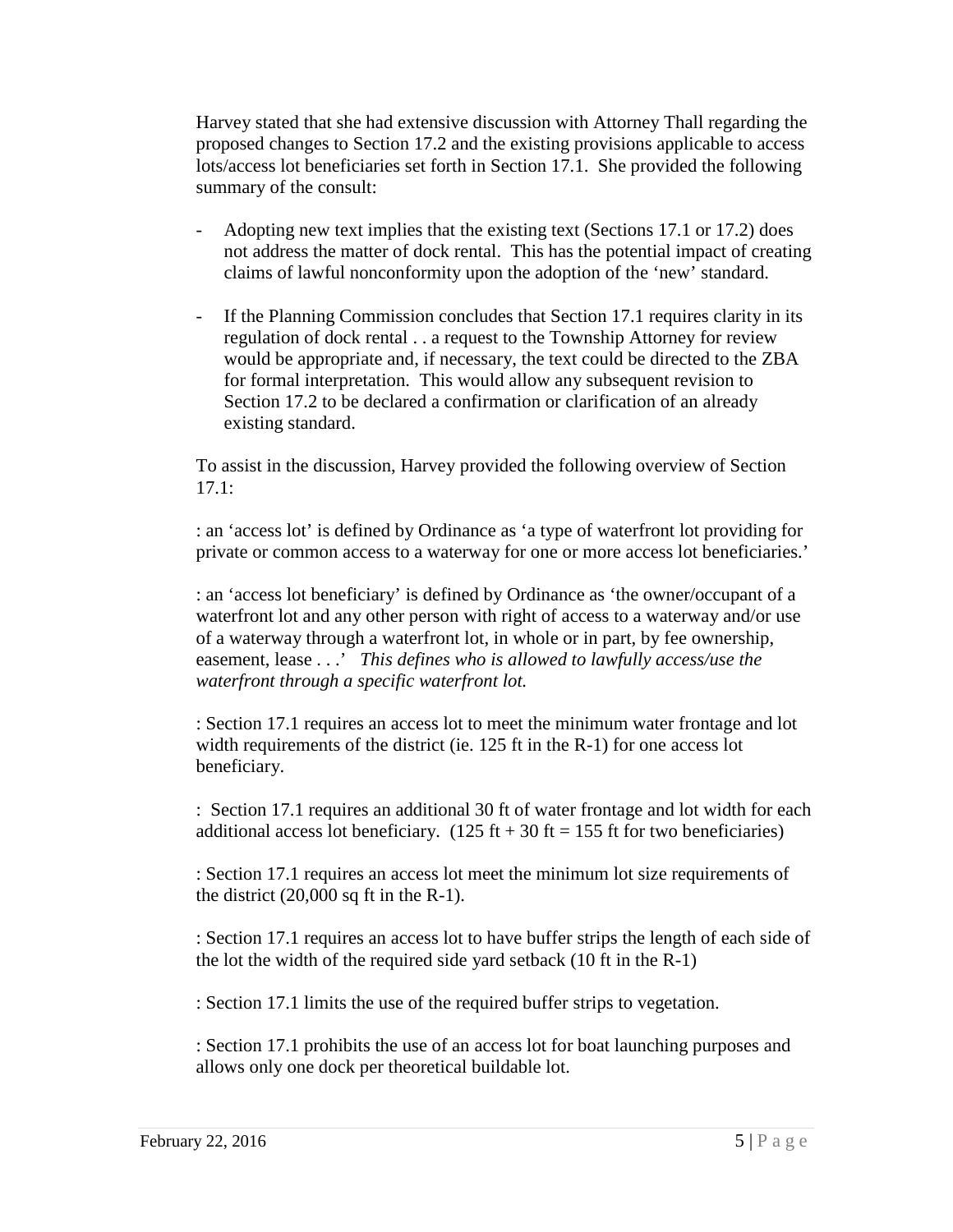Harvey then offered the following conclusions/suggestions:

- 1) As written, Section 17.1 does not allow a nonconforming waterfront lot to serve more than one access lot beneficiary. Many waterfront lots in Ross Township are nonconforming lots and so do not have the ability to provide lawful access to other than the owner/occupant.
- 2) Consider a revision to the current definition of 'access lot beneficiary' so as to add 'Members of the same family as defined by Section 2.2 of this Ordinance shall be collectively considered as one access lot beneficiary.'
- 3) Consider simply amending Section 17.1 A.7. to limit the use of an approved dock by a qualified 'access lot beneficiary' . . to address the potential for access/use of a dock from the waterway instead of the access lot.

Following Board discussion, Harvey was directed to develop draft text pursuant to the suggestions outlined and provide both the new draft text and the proposed subsections 5. and 6. to the Township Attorney for review/comment.

3. Screening Standards

The Planning Commission referenced draft text dated November 23, 2015 (Draft #2). It was noted that lengthy discussion regarding the 'buffer zone requirements' had occurred in January, with continued discussion scheduled for February.

Fry reiterated his desire to require a 'B' Buffer Zone in the C-1 District when located adjacent to residential zoning. He again explained his concern that the proposed 'C' Buffer Zone does not include a 'wall/berm' requirement. He added that such a requirement would still be subject to the option of the Planning Commission to waive or reduce such a requirement in consideration of an equivalent design.

In response to questions, Harvey noted that the 'C' Buffer Zone was suggested in consideration of the nature of the C-1 District as a mixed-use zone and the landscape standards already set forth in the district.

Continued discussion of the proposed screening standards was scheduled for April when absent Board members would be in attendance.

4. Watershed Protection Strategies

Due to the lateness of the hour, discussion of the matter was postponed to a future meeting.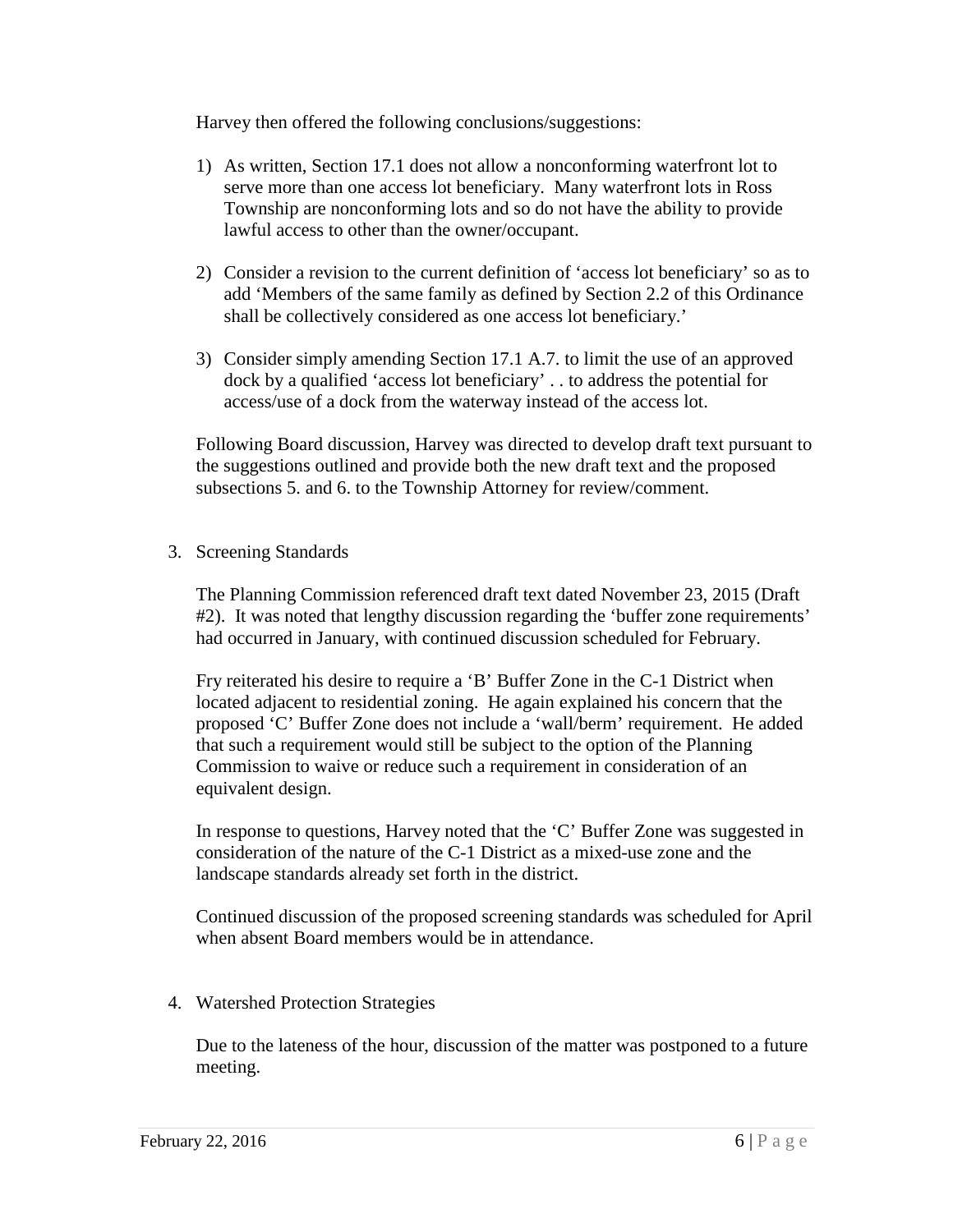5. Recreation Plan

Fry reported that DNR has recently advised the Township that the Action Plan set forth in the adopted Recreation Plan is satisfactory. He noted that the work planned to further prioritize the 'action items' (as previously requested by the DNR) is no longer required.

6. Section 2.2 – Definition of 'Permanent Resident' (Rental of Residential Dwellings)

Chairperson Lauderdale noted that in the Planning Commission's November 23, 2015 discussion of the definition of 'permanent resident' and the application of same, AGS had been asked to '*provide an analysis of the complaints received related to this issue, specifically in relation to the number of dwellings in the Township.'* Gale had agreed to report back to the Commission at the February meeting.

Gale stated that Supervisor Dykstra has indicated receipt of 11 complaints involving eight properties on Gull Lake during 2015.

# REPORT FROM TOWNSHIP BOARD

In the absence of Scott, a Township Board report was not provided.

# REPORT FROM ZONING BOARD OF APPEALS

Chairperson Lauderdale stated that the Zoning Board of Appeals met on February 3, 2016 and considered requests for variance approval from the front yard setback requirement and the nonconforming building alteration requirement as they applied to a proposal to remodel an existing garage. He advised that the requests were granted.

## MEMBERS, CONSULTANTS, ADVISORS

No comments were offered.

# **ADJOURN**

There being no further business to come before the Commission, the meeting was adjourned at 9:04 p.m.